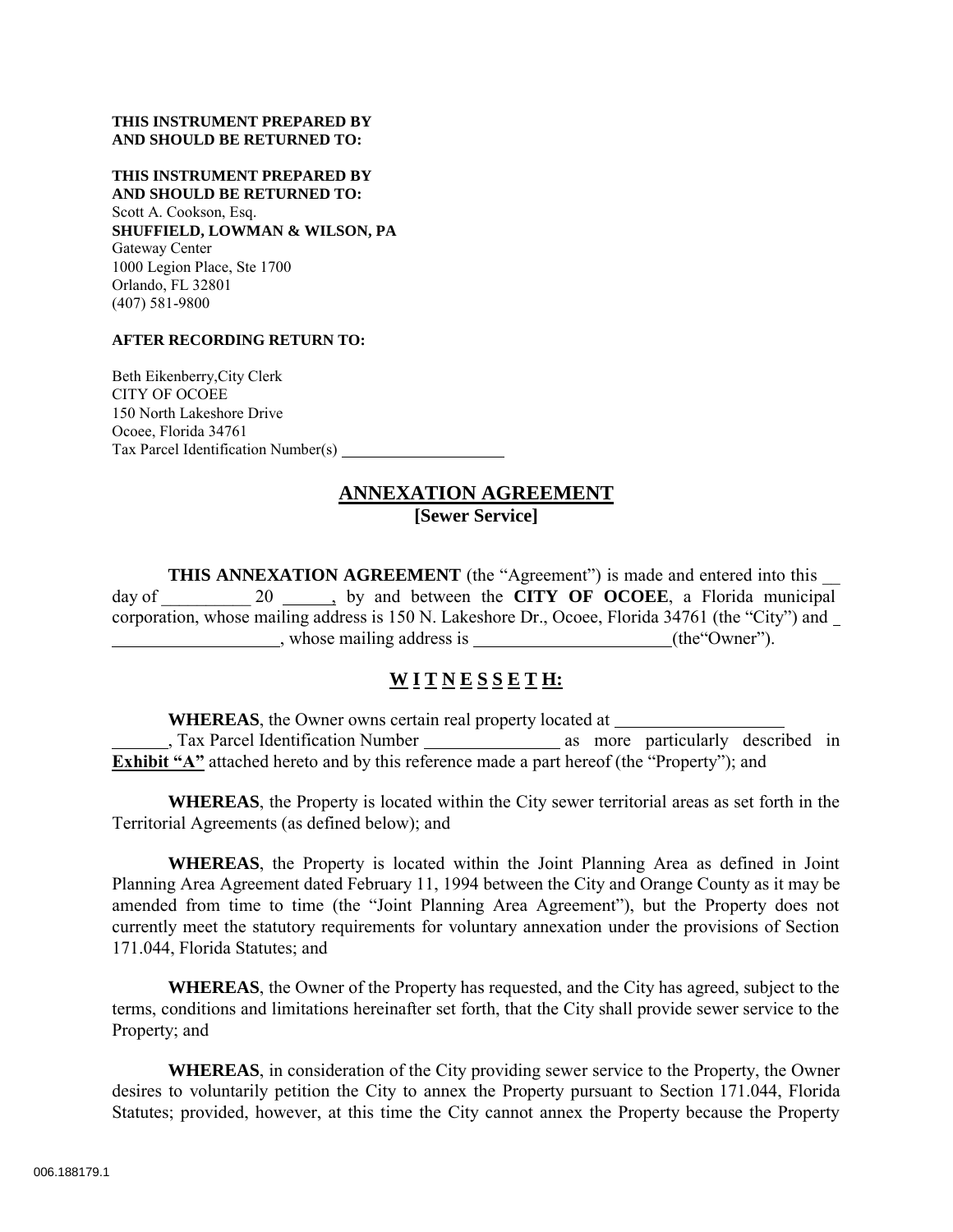does not currently meet the statutory requirements for voluntary annexation under the provisions of Section 171.044, Florida Statutes; and

**WHEREAS**, the parties acknowledge and agree that this Agreement constitutes a petition for the voluntary annexation of the Property pursuant to Section 171.044, Florida Statutes; and

**WHEREAS,** the Owner agrees that at the time the City makes a determination that the Property meets the statutory requirements for voluntary annexation under the provisions of Section 171.044, Florida Statutes, and upon the request of the City, the Owner shall execute all applications and documents required by the City, pay all applicable fees, costs and expenses, and provide all documentation required by Florida law, including, but not limited to, Section 171.044, Florida Statutes, necessary for the voluntary annexation of the Property.

**NOW, THEREFORE**, in consideration of the premises and the mutual promises and agreements set forth herein and other good and valuable consideration the receipt of which is hereby acknowledged and intending to be legally bound hereby, the parties hereto do hereby agree as follows:

**SECTION 1. Recitals.** The Recitals set forth above are true and correct and by this reference are incorporated herein as part of this Agreement.

#### **SECTION 2. Annexation.**

A. The Owner and the City acknowledge and agree that this Agreement constitutes a petition for the voluntary annexation of the Property pursuant to Section 171.044, Florida Statutes. The Owner and the City further acknowledge and agree that the petition cannot be processed at this time because the Property does not meet the statutory requirements for voluntary annexation under the provisions of Section 171.044, Florida Statutes.

B. The City shall have the right, but not the obligation, to process the petition; provided, however, that the petition shall not be processed by the City unless and until a determination is made by the City, in its sole and absolute discretion, that the Property meets the statutory requirements for voluntary annexation under the provisions of Section 171.044, Florida Statutes, or such other provisions of the Florida Statutes as may then be applicable to voluntary annexations. Following such determination by the City and upon the written request of the City, the Owner shall within thirty (30) days of receipt of such written request from the City (i) execute all applications and documents required by the City at the time of such request in order to process the Owner's petition for voluntary annexation including, but not limited to, the Application for Annexation and Initial Rezoning Consistent with the Ocoee Comprehensive Plan and the Annexation and Initial Zoning Hold Harmless Agreement; (ii) pay all applicable fees, costs and expenses associated with the petition for voluntary annexation as required by the City; and (iii) provide all documentation required by Florida law, including, but not limited to, Section 177.044, Florida Statutes, for the voluntary annexation of the Property including, but not limited to, a metes and bounds legal description of the Property. Following the Owner's compliance with the foregoing, the City shall have the right, but not the obligation, to process this petition for voluntary annexation without further action and/or request of the Owner.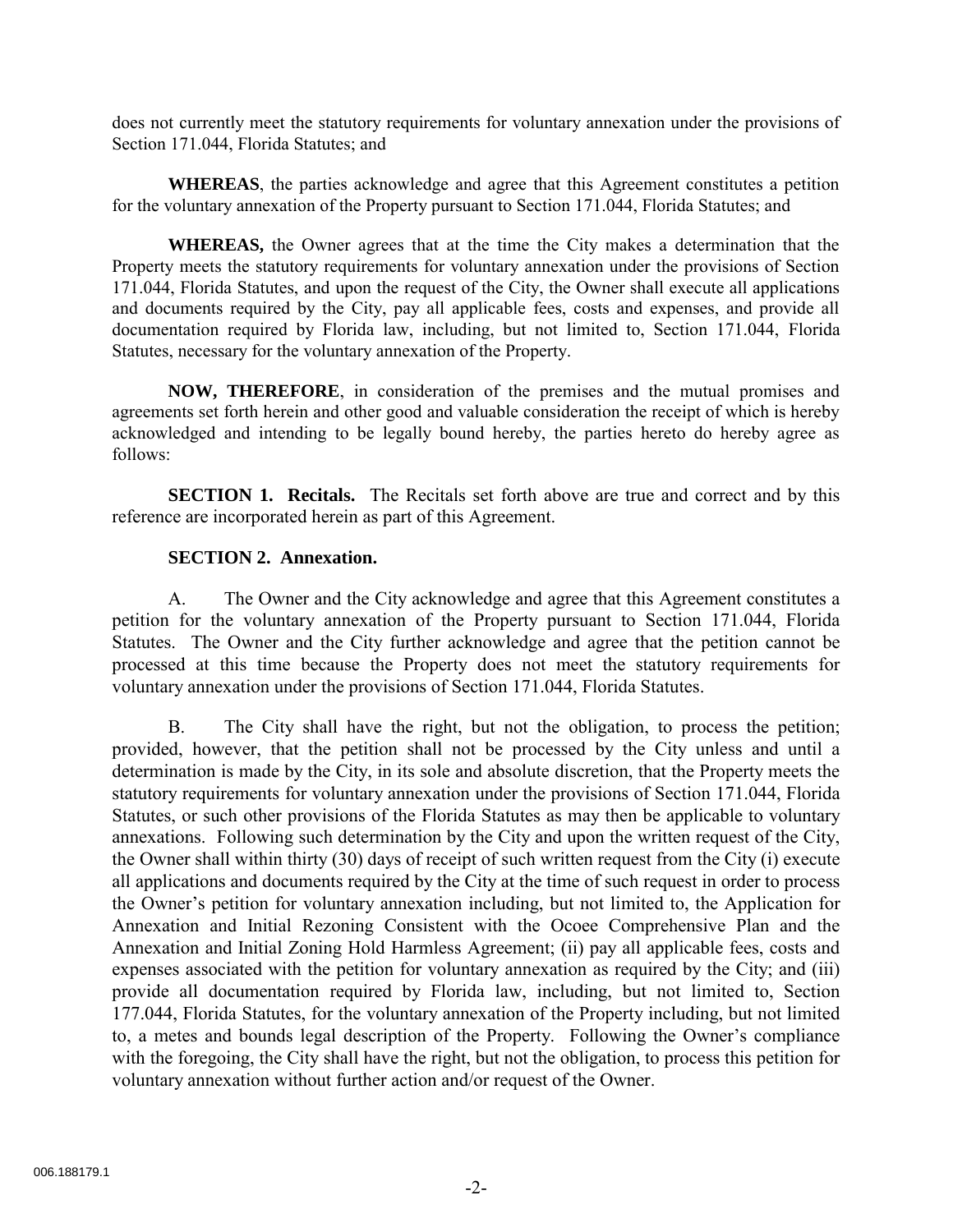C. In the event the City determines, in its sole and absolute discretion, that the requested annexation is inconsistent with the Ocoee Comprehensive Plan, the Owner must apply for a Comprehensive Plan Amendment and pay the applicable development review fees in connection therewith. In the event the City determines, in its sole and absolute discretion, that a developer agreement is required in connection with the annexation, then the Owner must pay the applicable development review fees in connection therewith. The Owner shall pay such additional development review fees as may be required by the Code of the City of Ocoee in effect at the time of annexation.

D. The Owner acknowledges and agrees that this Agreement does not in any way obligate or require the City to annex the Property or grant to the Owner any particular zoning which may be requested in connection with such annexation.

E. The Owner acknowledges and agrees that any zoning granted to the Owner in connection with the Property shall be consistent with the terms and conditions of the Joint Planning Agreement as it may be amended from time to time.

## **SECTION 3. Sewer Service.**

A. Subject to the terms, conditions and limitations set forth in this Agreement, the City agrees to provide sewer service to the Property upon compliance by the Owner with all applicable regulations of the City and the payment all fees, costs and expenses associated therewith. The Owner shall execute all developer agreements for sewer as required by the City in connection with the provision of sewer service to the Property.

B. This Agreement does not in any way reserve any sewer capacity or guarantee the availability thereof.

C. The Owner acknowledges and agrees that for so long as the Property is not located within the corporate limits of the City, the monthly rates and charges for sewer service as established by the City from time to time shall be charged at the same rate charged to consumers within the corporate limits of the City plus a surcharge equal to twenty-five percent (25%) of such monthly rates and charges for sewer service or such other surcharge as the City may impose from time to time. The Owner agrees to pay all such charges for sewer service and surcharges as required by the City.

D. The Owner acknowledges and agrees that the Property is not located in the corporate limits of the City and that sewer capital charges as established by the City from time to time shall be charged at the same rate to consumers within the corporate limits of the City plus a surcharge equal to twenty-five percent (25%) of such sewer capital charges or such other charges as the City may impose from time to time. The Owner agrees to pay all sewer capital charges and surcharges as required by the City.

**SECTION 4. Agreement Runs with the Land.** In consideration of the City providing sewer service to the Property, the Owner and the City acknowledge and agree that this Agreement is irrevocable and, further, this Agreement and all other rights and obligations of the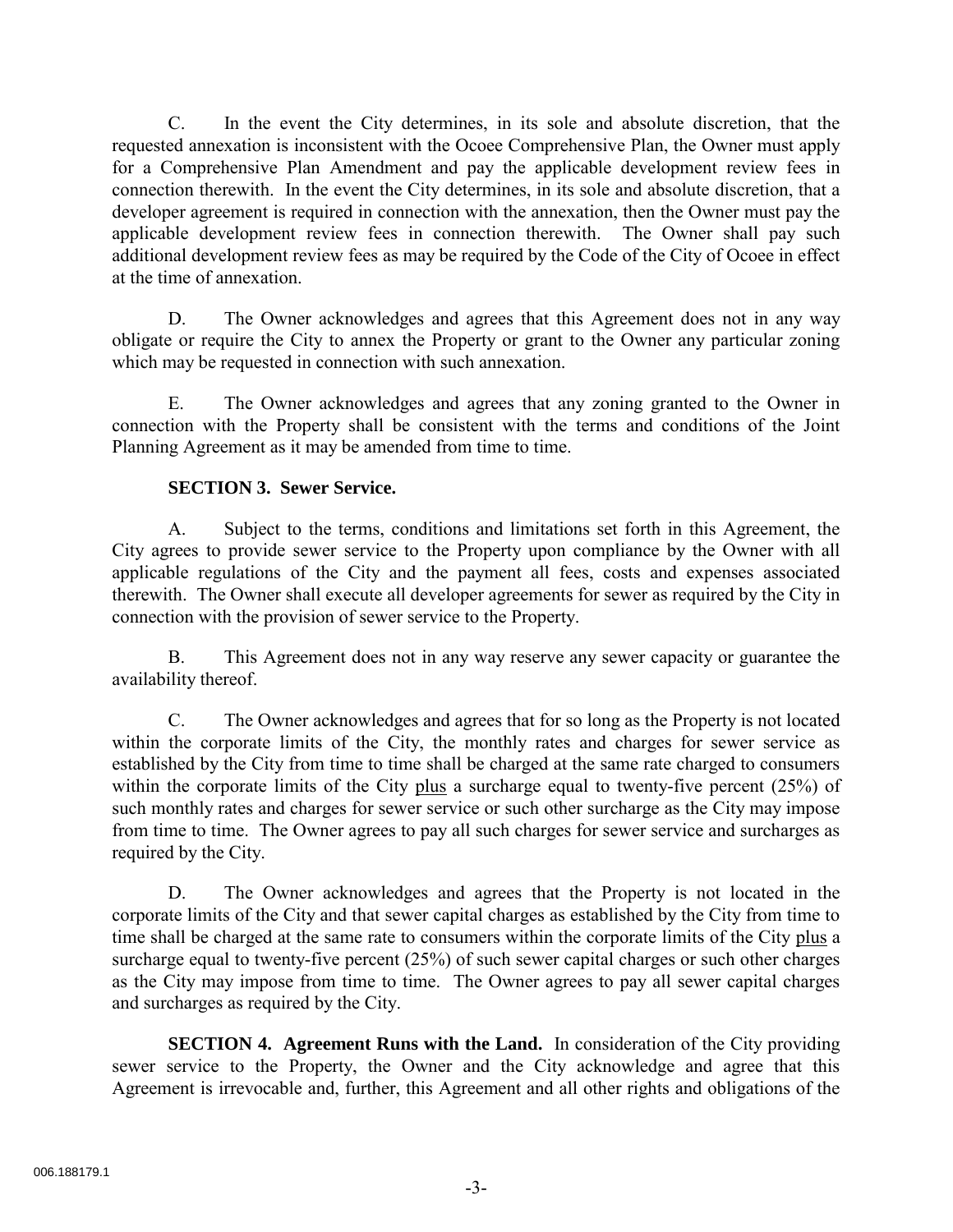parties hereunder are intended to and shall run with the Property, and shall bind, and inure to the benefit of, the parties hereunder and their respective successors in title.

## **SECTION 5. Representations.**

A. The Owner hereby warrants and represents to the City that the Owner currently owns fee title to the Property and has full power and authority to enter into this Agreement and that the Property is free and clear of all liens and encumbrances [except for the lien of the mortgages referenced in the Joinder, Consent and Subordination attached hereto].

B. The City makes no representations or warranties with regard to this Agreement and reserves the right to process Owner's petition for voluntary annexation in its sole and absolute discretion.

## **SECTION 6. Title Evidence and Survey.**

A. As a condition precedent to the execution of this Agreement by the City, the Owner shall provide title evidence, in a form and substance satisfactory to the City, showing the Owner as the owner of fee simple title to the Property. Such title evidence shall also show whether the Property is encumbered by a mortgage or otherwise. In the event the Property is encumbered, the Owner shall provide a Joinder, Consent and Subordination of all mortgagees to this Agreement prior to the execution of this Agreement by the City.

B. Unless the Property is a platted lot as shown in the title evidence required above, as a condition precedent to the execution of this Agreement by the City, the Owner shall provide a survey in accordance with the minimum technical standards for land surveys set forth in Chapter 61G17-6, Florida Administrative Code. Such survey shall be consistent with the legal description of the Property set forth in **Exhibit "A"**.

**SECTION 7. Notices.** Any notice required to be given hereunder shall be in writing and shall be delivered in person or by certified mail, postage paid, return receipt requested as follows. If such notice is to be given to the City, such shall be given at the address set forth above. If such notice is to be given to the Owner, such shall be given at the address shown in the tax collector's records for the Tax Parcel Identification Number set forth above. Any notice, direction or other communication delivered or mailed, as directed above shall be deemed to be delivered as of three (3) days after the date of mailing or, if delivered personally, when received.

**SECTION 8. Defaults and Remedies.** IN THE EVENT THE OWNER FAILS TO COMPLY WITH ANY OF THE TERMS AND CONDITIONS OF THIS AGREEMENT AND SUCH FAILURE CONTINUES FOR THIRTY (30) DAYS AFTER WRITTEN NOTICE FROM THE CITY, THE CITY MAY DISCONNECT AND TERMINATE ANY SEWER SERVICE PROVIDED TO THE PROPERTY. THE OWNER HEREBY CONSENTS TO SUCH DISCONNECTION AND TERMINATION OF SEWER SERVICE AND EXPRESSLY WAIVES ANY CLAIMS BASED UPON THE DISCONNECTION AND TERMINATION OF SUCH SEWER SERVICE BY THE CITY. **OWNER'S INITIALS:**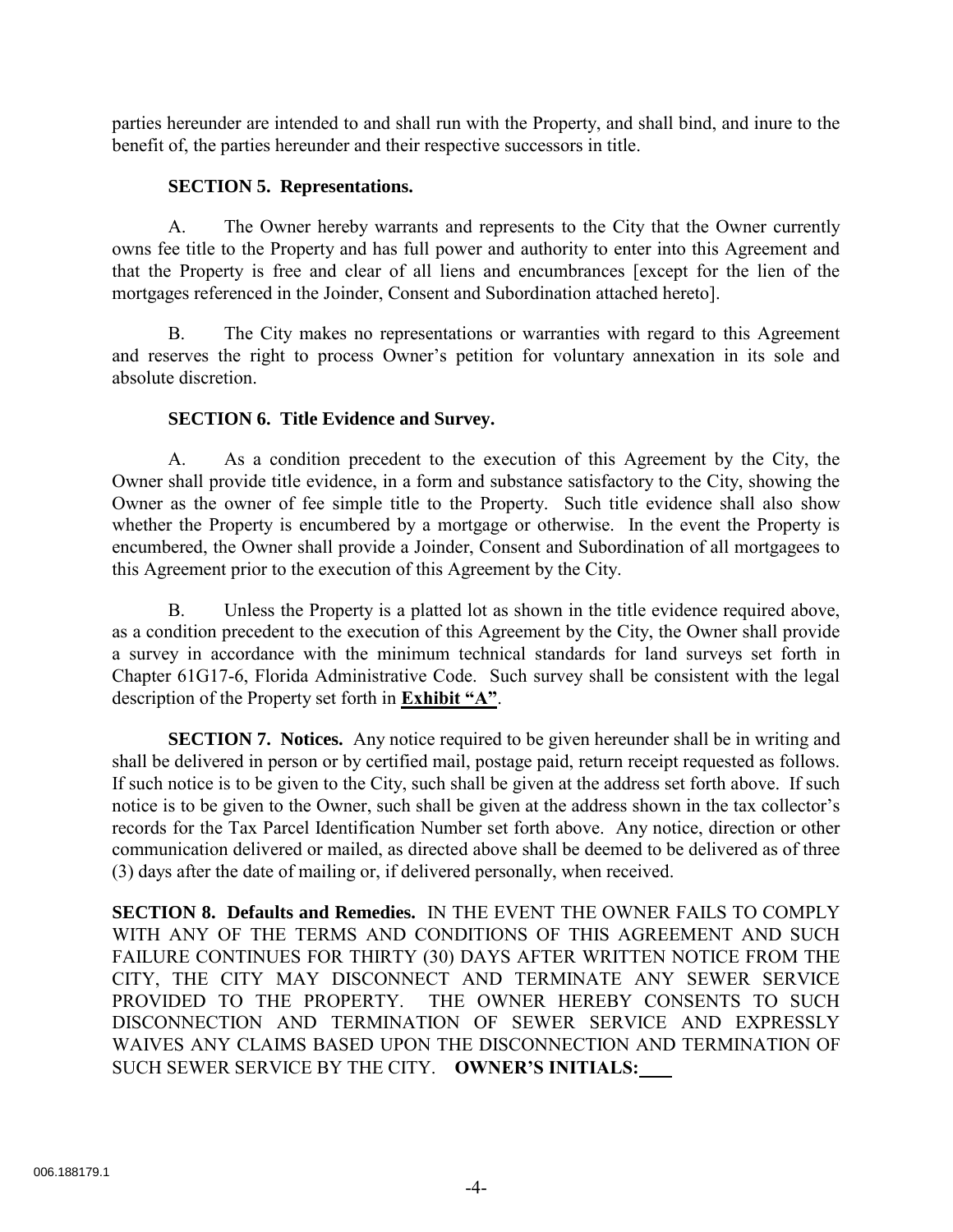### **SECTION 9. Indemnification.**

A. The Owner hereby agrees to indemnify and save the City harmless from and against all losses, costs, expenses, claims, damages, judgments, liabilities and causes of action whatsoever (collectively, "Claims") including reasonable attorneys' fees and paralegal fees both at trial and at appellate levels, arising out of or alleged to have arisen out of this Agreement or been occasioned, in whole or in part, by the exercise of the City of its rights granted hereunder. The Owner shall use its best efforts to promptly notify the City in writing of any Claim and shall provide the City with information regarding the Claim as the City may reasonably request, but the failure to give such notice or provide such information shall not diminish the Owner's obligations under this Section.

B. No Claim whatsoever shall be made or asserted against the City by the Owner for or on account of anything done or as a result of anything done or omitted to be done in connection with this Agreement.

**SECTION 10. Recording.** The Owner acknowledges and agrees that the City shall record this Agreement in the Public Records of Orange County, Florida, and the Owner agrees to pay all costs associated therewith.

**SECTION 11. Territorial Agreements.** The references herein to the Territorial Agreements refer to (i) the Orange County/City of Ocoee Service Territorial Agreement (Contract No. S-87-8), dated June 8, 1987, as amended by the First Amendment thereto dated February 11, 1994, as it may be amended from time to time, and (ii) the Orange County/City of Ocoee Sewer Service Territorial Agreement (Contract No. W-88-06), dated November 14, 1988, as amended February 11, 1994, as it may be amended from time to time.

**SECTION 12. Real Property Taxes for Conveyance.** In the event of any conveyance of real property by the Owner to the City, real property taxes in connection with the conveyance shall be prorated as of the day before the acceptance of the conveyance by the City and the prorated amount shall be paid by the Owner and shall be escrowed in accordance with the provisions of Section 196.295, Florida Statutes.

## **SECTION 13. Miscellaneous.**

A. ANY FUTURE OWNERS OF THE PROPERTY SHALL TAKE TITLE TO THE PROPERTY SUBJECT TO THIS AGREEMENT AND BY ACCEPTING A DEED OF CONVEYANCE TO THE PROPERTY, AGREE TO BE BOUND BY THE TERMS AND CONDITIONS OF THIS AGREEMENT.

B. The Property shall be deemed a single parcel and any subparcels of the Property which are created by subdivision or by any other means shall be subject to the terms and conditions of this Agreement, subsequent sale and individual ownership notwithstanding.

C. This Agreement may not be modified or amended, or any term or provision hereof waived or discharged except in writing, in recordable form, signed by the parties hereto, or their respective successors and assigns. Any such modification or amendment shall not be effective until recorded in the Public Records of Orange County, Florida.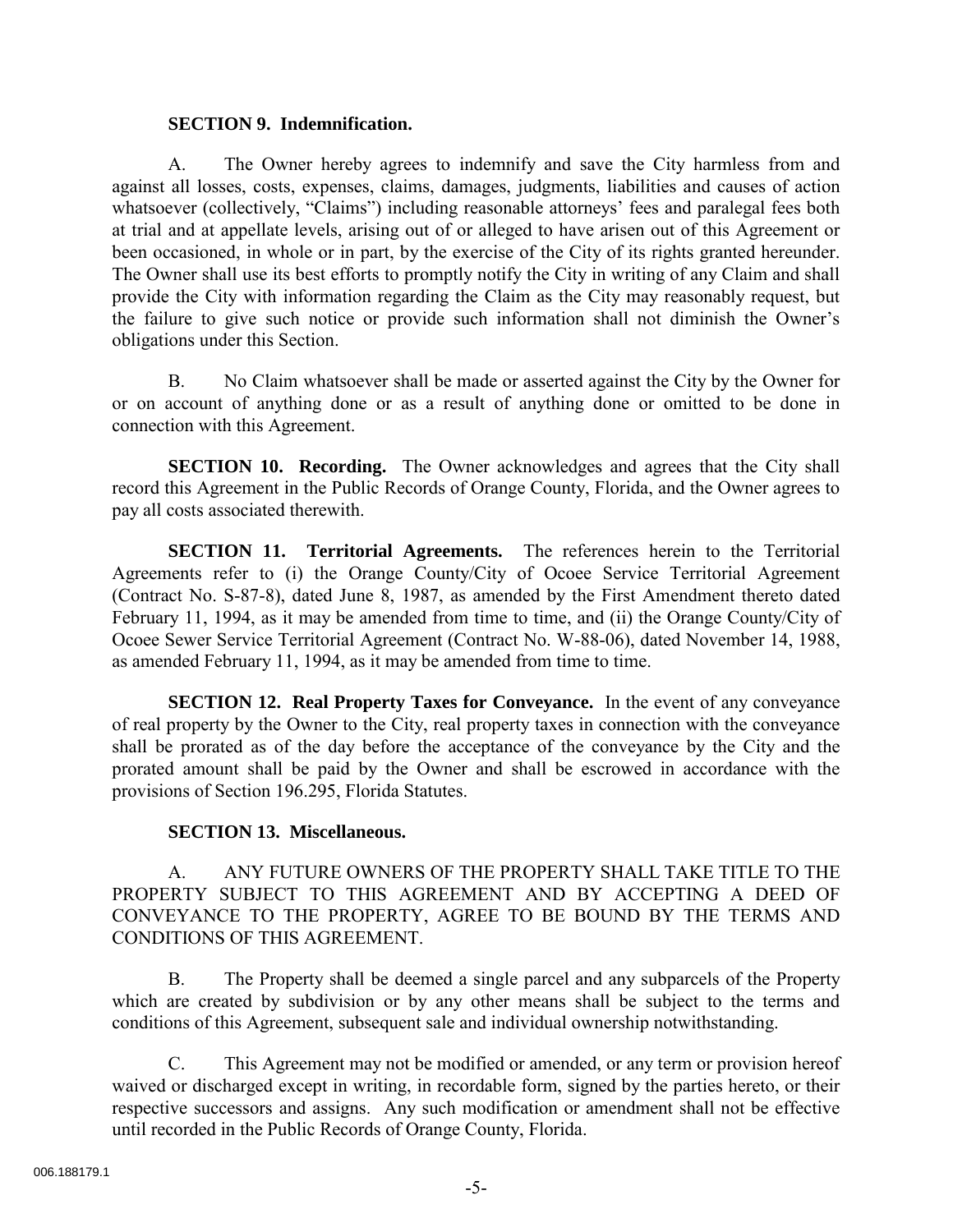D. This Agreement shall be construed and enforced in accordance with, and governed by, the laws of the State of Florida.

E. All of the terms of this Agreement, whether so expressed or not, shall be binding upon the respective successors, assigns and legal representatives of the parties hereto and shall inure to the benefit of and be enforceable by the parties hereto and their respective successors, assigns and legal representatives.

F. The headings of this Agreement are for reference only and shall not limit or otherwise affect the meaning thereof.

G. In the event the either party institutes a legal proceeding against the other party, to enforce the terms of this Agreement or for breach of any of the terms, conditions or covenants of this Agreement, the prevailing party shall be entitled to recover from the other party its reasonable attorney's fees, paralegal fees and costs, both at the trial and appellate levels.

H. In the event a third party institutes a legal proceeding against the City and/or the Owner, regarding the enforceability of this Agreement or any other matters arising out of or related to this Agreement, the annexation of the Property or the provision of sewer service, then in such event the Owner shall pay all costs, fees, charges, and expenses of the City relative thereto, including but not limited to attorney's fees and paralegal fees at both the trial and appellate levels.

I. In addition to each and every remedy now or hereafter existing at law or in equity, the parties hereto expressly agree that City shall have the right to enforce this Agreement by an action for specific performance.

J. As from time to time requested by the City, the Owner agrees to execute such additional documents as may be necessary in order to effectuate the provisions of this Agreement.

K. This Agreement embodies and constitutes the entire understandings of the parties with respect to the subject matter hereof and all prior or contemporaneous agreements, understandings, representations and statements, oral or written, are merged into this Agreement.

L. The attached Exhibits are part of this Agreement as though fully set forth in this Agreement.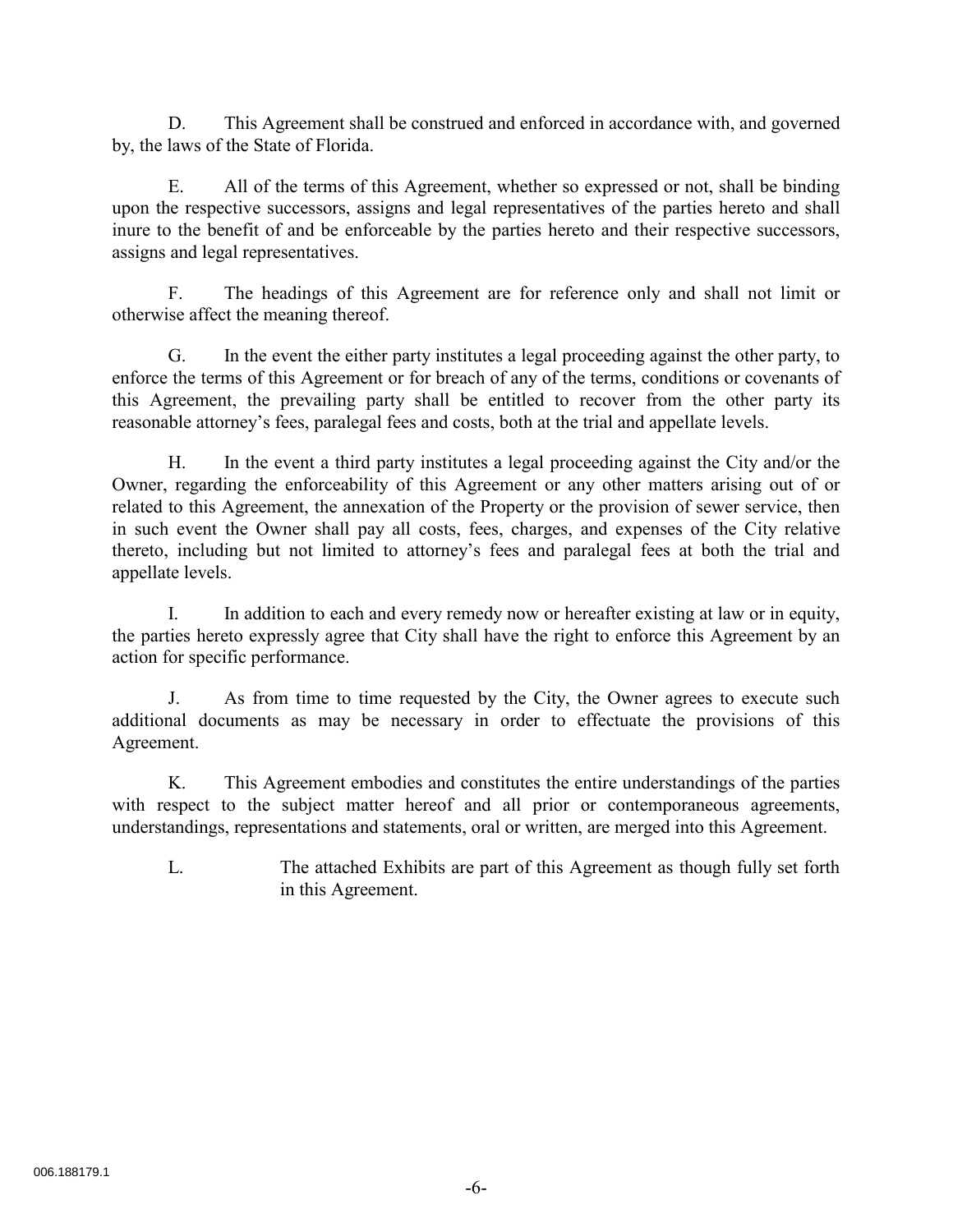**IN WITNESS WHEREOF**, the City has caused this Agreement to be executed as of the day and year first written above.

Signed, sealed and delivered in the presence of:

Signature

Signature

Print/Type Name

**"CITY"**

**CITY OF OCOEE,** a Florida municipal corporation

By:

**S. Scott Vandergrift,** Mayor

Attest:

**Beth Eikenberry,** City Clerk

Print/Type Name

**FOR USE AND RELIANCE ONLY BY THE CITY OF OCOEE, FLORIDA. APPROVED AS TO FORM AND LEGALITY** this \_\_\_\_\_\_ day of \_\_\_\_\_\_\_\_\_, 20\_\_\_.

**APPROVED BY THE OCOEE CITY**

(SEAL)

**COMMISSION AT A MEETING HELD ON \_\_\_\_\_\_\_\_\_\_\_\_\_, 20 . UNDER AGENDA ITEM NO. \_\_\_\_.**

**SHUFFIELD, LOWMAN & WILSON, PA**

 $\mathbf{By:}$ 

City Attorney

STATE OF FLORIDA COUNTY OF ORANGE

**I HEREBY CERTIFY** that on this day, before me, an officer duly authorized in the State aforesaid and in the County aforesaid to take acknowledgements, personally appeared **S. SCOTT VANDERGRIFT** and **BETH EIKENBERRY**, personally known to me to be the Mayor and City Clerk, respectively, of the **CITY OF OCOEE,** a Florida municipal corporation, and that they severally acknowledged executing the same on behalf of said municipality in the presence of two subscribing witnesses freely and voluntarily under authority duly vested in them by said municipality.

**WITNESS** my hand and official seal in the County and State last aforesaid this \_\_\_\_ day of  $\frac{1}{20}$  ...

 $\overline{a}$ 

Signature of Notary

Name of Notary (Typed, Printed or Stamped) Commission Number (if not legible on seal): My Commission Expires (if not legible on seal):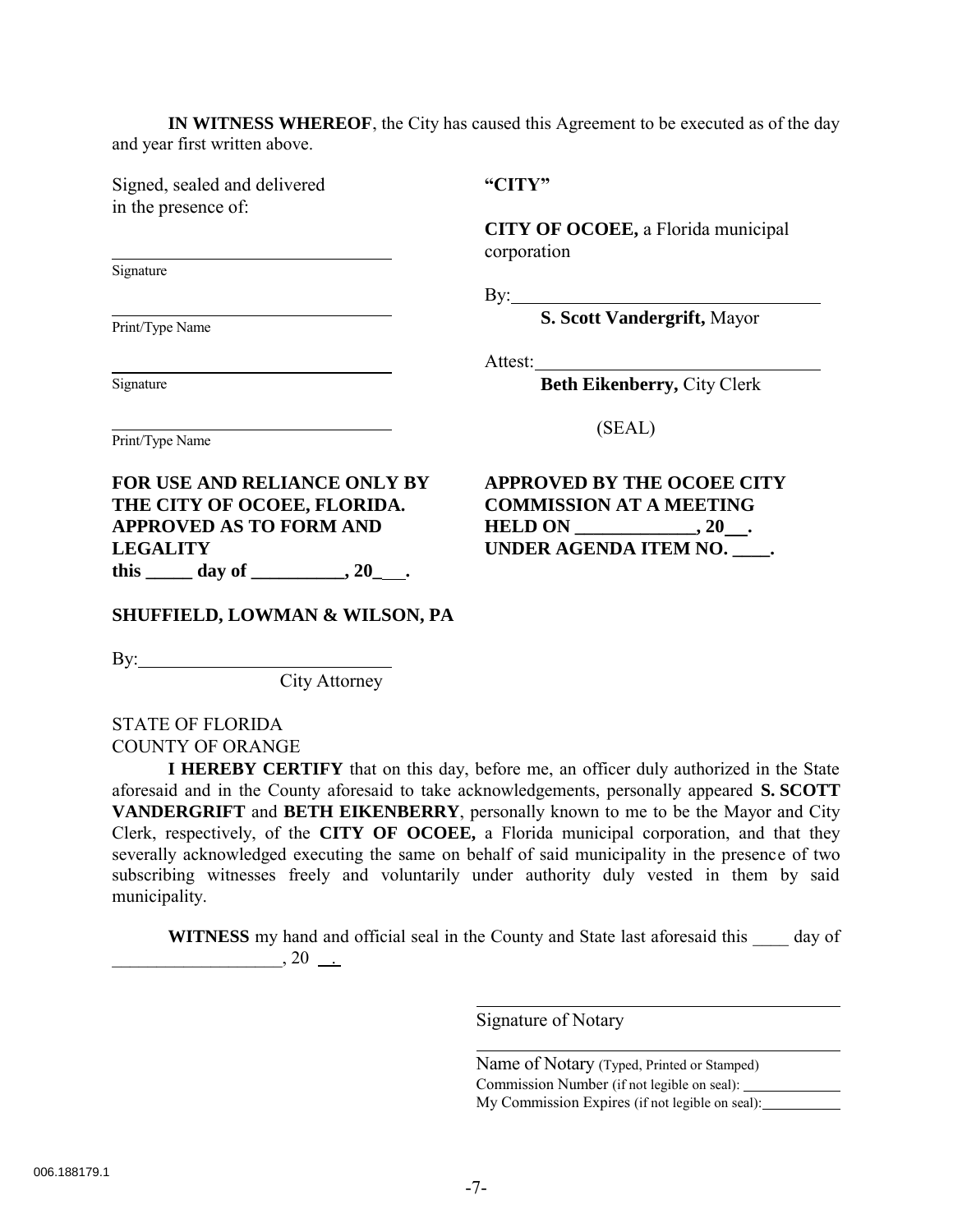## **[EXECUTION PAGE FOR CORPORATE OWNER]**

|                                                     |                 |                                                 |  | "OWNER"                                                                                                                                                                                                                                                                                                                                                                    |
|-----------------------------------------------------|-----------------|-------------------------------------------------|--|----------------------------------------------------------------------------------------------------------------------------------------------------------------------------------------------------------------------------------------------------------------------------------------------------------------------------------------------------------------------------|
| Signed, sealed and delivered<br>in the presence of: |                 |                                                 |  |                                                                                                                                                                                                                                                                                                                                                                            |
|                                                     |                 |                                                 |  | corporation                                                                                                                                                                                                                                                                                                                                                                |
|                                                     |                 |                                                 |  | By: $\qquad \qquad$ $\qquad \qquad$ $\qquad \qquad$ $\qquad \qquad$ $\qquad \qquad$ $\qquad \qquad$ $\qquad \qquad$ $\qquad \qquad$ $\qquad \qquad$ $\qquad \qquad$ $\qquad \qquad$ $\qquad \qquad$ $\qquad \qquad$ $\qquad \qquad$ $\qquad$ $\qquad$ $\qquad$ $\qquad$ $\qquad$ $\qquad$ $\qquad$ $\qquad$ $\qquad$ $\qquad$ $\qquad$ $\qquad$ $\qquad$ $\qquad$ $\qquad$ |
| Signature                                           |                 |                                                 |  |                                                                                                                                                                                                                                                                                                                                                                            |
|                                                     |                 |                                                 |  | Name:                                                                                                                                                                                                                                                                                                                                                                      |
|                                                     | Print/Type Name |                                                 |  | Title: Title:                                                                                                                                                                                                                                                                                                                                                              |
|                                                     |                 |                                                 |  | (CORPORATE SEAL)                                                                                                                                                                                                                                                                                                                                                           |
| Signature                                           |                 |                                                 |  |                                                                                                                                                                                                                                                                                                                                                                            |
|                                                     |                 |                                                 |  |                                                                                                                                                                                                                                                                                                                                                                            |
|                                                     | Print/Type Name |                                                 |  |                                                                                                                                                                                                                                                                                                                                                                            |
|                                                     |                 |                                                 |  |                                                                                                                                                                                                                                                                                                                                                                            |
|                                                     |                 | $\begin{tabular}{c} \bf STATE OF \end{tabular}$ |  |                                                                                                                                                                                                                                                                                                                                                                            |
|                                                     | COUNTY OF       |                                                 |  |                                                                                                                                                                                                                                                                                                                                                                            |
|                                                     |                 |                                                 |  | I HEREBY CERTIFY that on this day, before me, an officer duly authorized in the State                                                                                                                                                                                                                                                                                      |
| and                                                 |                 |                                                 |  | County aforesaid to take acknowledgements, personally appeared                                                                                                                                                                                                                                                                                                             |
|                                                     |                 |                                                 |  |                                                                                                                                                                                                                                                                                                                                                                            |
|                                                     |                 |                                                 |  |                                                                                                                                                                                                                                                                                                                                                                            |
|                                                     |                 |                                                 |  | he acknowledged executing the foregoing instrument on behalf of said corporation in the                                                                                                                                                                                                                                                                                    |
|                                                     |                 |                                                 |  | presence of two subscribing witnesses freely and voluntarily under authority duly vested in him/her                                                                                                                                                                                                                                                                        |
|                                                     |                 |                                                 |  | by said corporation, and that the seal affixed hereto is the true corporate seal of said corporation.                                                                                                                                                                                                                                                                      |
|                                                     |                 |                                                 |  | <b>WITNESS</b> my hand and official seal in the County and State last aforesaid this day of                                                                                                                                                                                                                                                                                |
|                                                     |                 | , 20                                            |  |                                                                                                                                                                                                                                                                                                                                                                            |
|                                                     |                 |                                                 |  |                                                                                                                                                                                                                                                                                                                                                                            |

Signature of Notary

Name of Notary (Typed, Printed or Stamped)

Commission Number (if not legible on seal): My Commission Expires (if not legible on seal):

 $\overline{a}$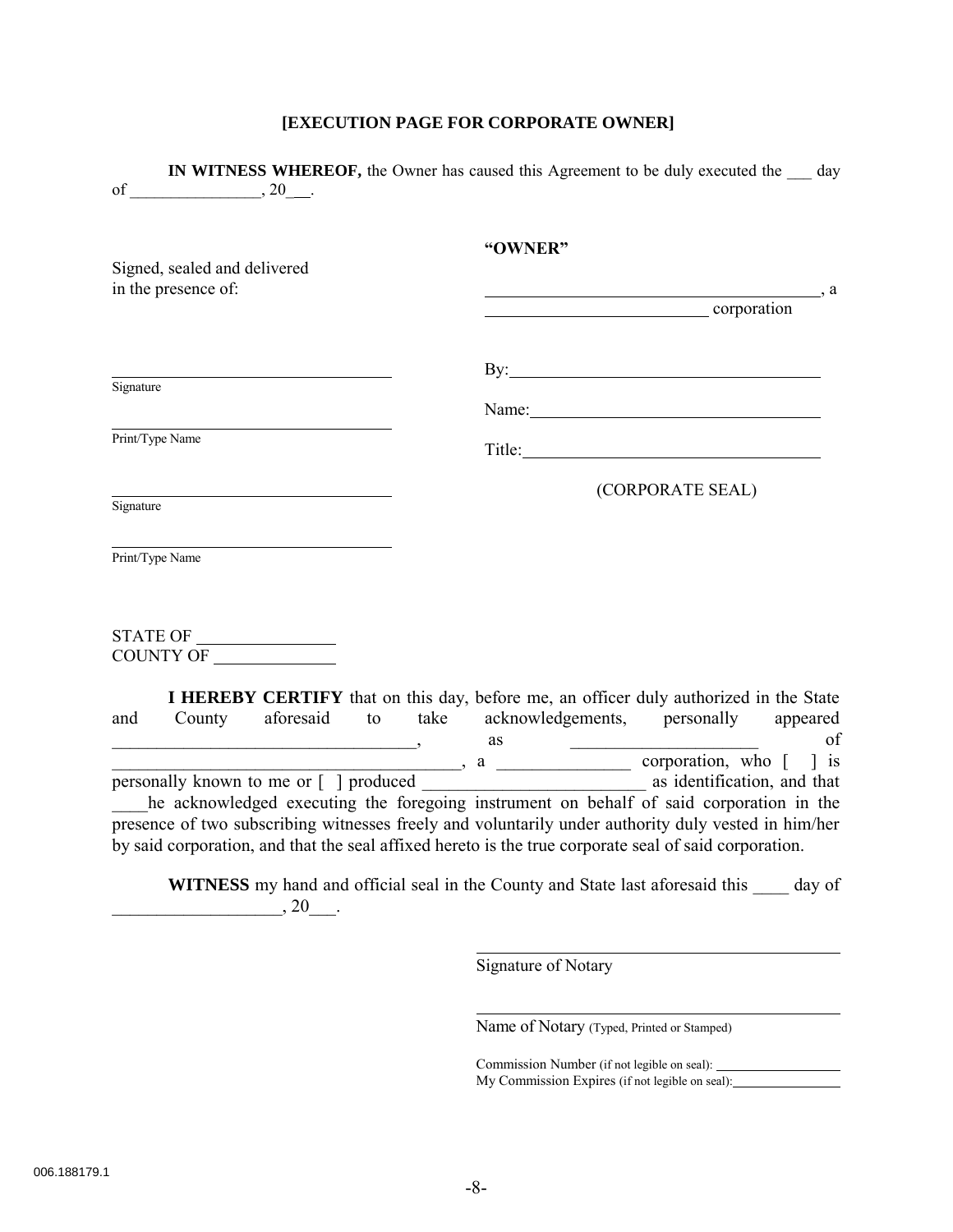### **[EXECUTION PAGE FOR INDIVIDUAL OWNER]**

**IN WITNESS WHEREOF,** the Owner has caused this Agreement to be duly executed the day of \_\_\_\_\_\_\_\_\_\_\_\_\_\_\_\_, 20\_\_\_.

Signed, sealed and delivered in the presence of:

**"OWNER"**

Signature

Print/Type Name

Signature

Print/Type Name

STATE OF COUNTY OF

**I HEREBY CERTIFY** that on this day, before me, an officer duly authorized in the State and County aforesaid to take acknowledgements, personally appeared who [ ] is personally known to me or [ ] produced as identification, and that \_\_\_he acknowledged executing the foregoing instrument for the purposes and uses therein described.

**WITNESS** my hand and official seal in the County and State last aforesaid this \_\_\_\_ day of  $\frac{1}{20}$ , 20\_\_\_.

 $\overline{\phantom{0}}$ 

 $\overline{\phantom{0}}$ 

Signature of Notary

Name of Notary (Typed, Printed or Stamped)

Commission Number (if not legible on seal): My Commission Expires (if not legible on seal):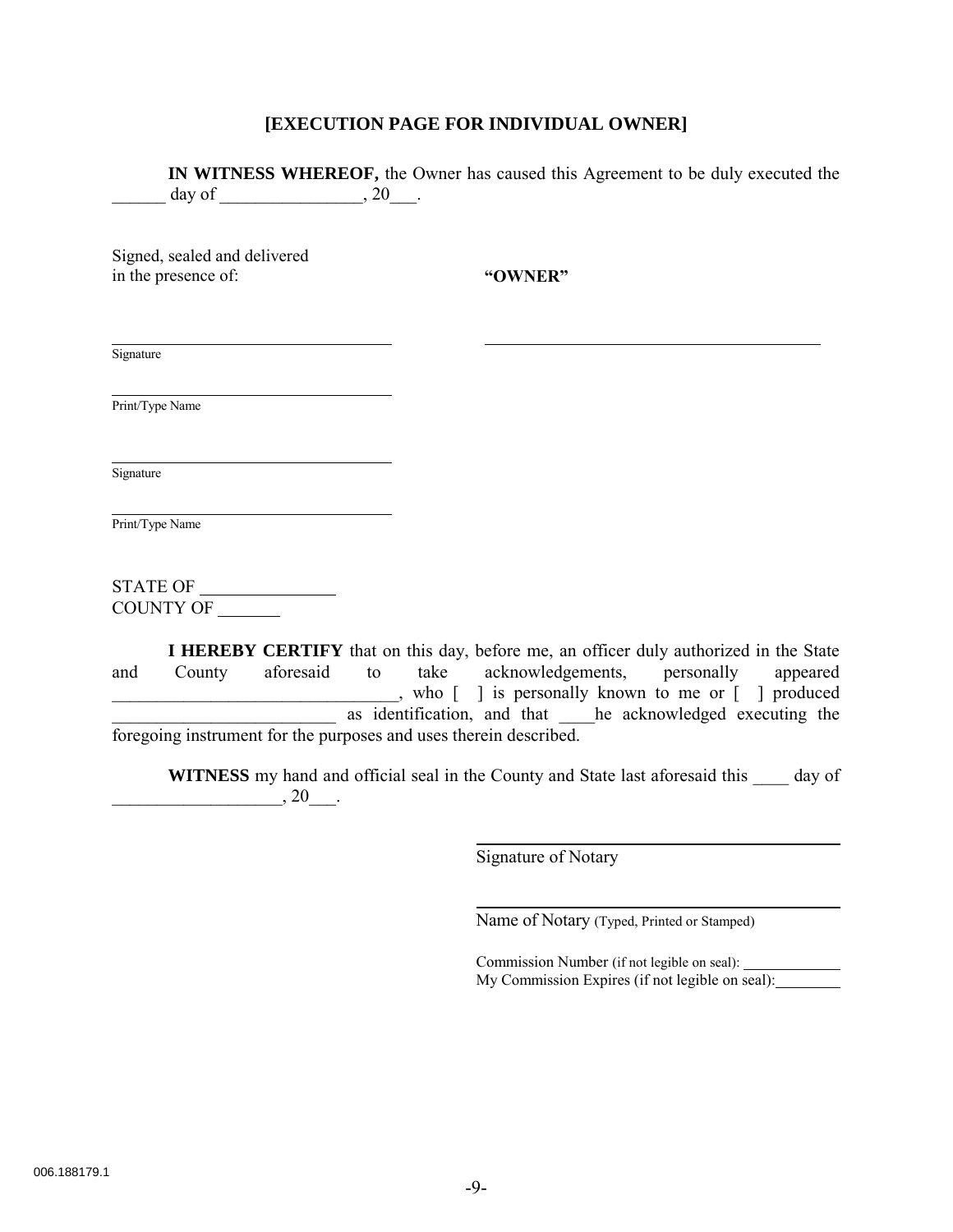#### **[EXECUTION PAGE FOR GENERAL PARTNERSHIP OWNER]**

**IN WITNESS WHEREOF,** the Owner has caused this Agreement to be duly executed the day of \_\_\_\_\_\_\_\_\_\_\_\_\_\_\_\_, 20\_\_\_. Signed, sealed and delivered in the presence of: Signature Print/Type Name Signature Print/Type Name **"OWNER"**  $\_\_$  a general partner By: a corporation, as general partner By: **Example 2018** Name: Title: (CORPORATE SEAL) STATE OF COUNTY OF **I HEREBY CERTIFY** that on this day, before me, an officer duly authorized in the State and County aforesaid to take acknowledgements, personally appeared  $\overline{\phantom{a}}$  as  $\overline{\phantom{a}}$  as  $\overline{\phantom{a}}$  of  $\frac{1}{\text{partner of}}$ , a  $\frac{1}{\text{parent} \text{ parent} \text{ parent} \text{ parent} \text{ parent} \text{ part} \text{ }$ , who partnership, who general partnership, who

 $\begin{bmatrix} \vert \vert \end{bmatrix}$  is personally known to me or  $\begin{bmatrix} \vert \end{bmatrix}$  produced as identification, and that he acknowledged executing the foregoing instrument on behalf of said corporation and said partnership in the presence of two subscribing witnesses freely and voluntarily under authority duly vested in him/her by said corporation and said partnership, and that the seal affixed hereto is the true corporate seal of said corporation.

**WITNESS** my hand and official seal in the County and State last aforesaid this day of  $, 20$ 

l

 $\overline{\phantom{0}}$ 

Signature of Notary

Name of Notary (Typed, Printed or Stamped)

Commission Number (if not legible on seal): My Commission Expires (if not legible on seal):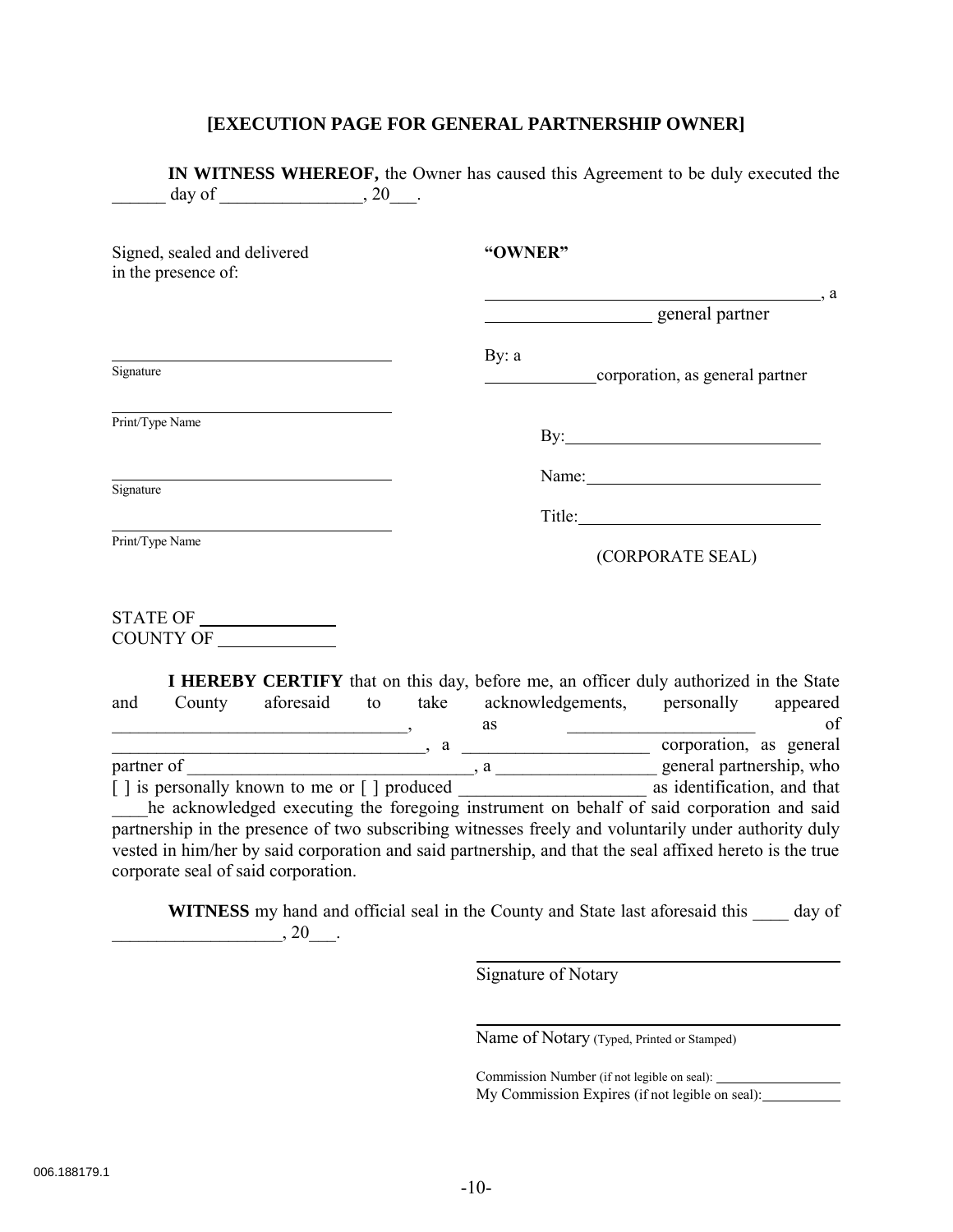#### **[EXECUTION PAGE FOR LIMITED PARTNERSHIP OWNER]**

|                                                     | <b>IN WITNESS WHEREOF,</b> the Owner has caused this Agreement to be duly executed the |
|-----------------------------------------------------|----------------------------------------------------------------------------------------|
| Signed, sealed and delivered<br>in the presence of: | "OWNER"                                                                                |
|                                                     | $\overline{\phantom{a}}$ , a<br>limited partnership                                    |
| Signature                                           | By: $a$<br>corporation, as general partner                                             |
| Print/Type Name                                     | $\mathbf{By:}\_\_\_\_\$                                                                |
| Signature                                           |                                                                                        |
|                                                     | Title: Title:                                                                          |
| Print/Type Name                                     | (CORPORATE SEAL)                                                                       |
| STATE OF<br><b>COUNTY OF</b>                        |                                                                                        |

**I HEREBY CERTIFY** that on this day, before me, an officer duly authorized in the State and County aforesaid to take acknowledgements, personally appeared  $\alpha$ , as  $\alpha$ corporation, as general partner of \_\_\_\_\_\_\_\_\_\_\_\_\_\_\_\_\_\_\_, a \_\_\_\_\_\_\_\_\_\_\_\_\_\_\_\_\_\_\_ limited partnership, who [ ] is personally known to me or [ ] produced as identification, and that \_\_\_\_he acknowledged executing the foregoing instrument on behalf of said corporation and said partnership in the presence of two subscribing witnesses freely and voluntarily under authority duly vested in him/her by said corporation and said partnership, and that the seal affixed hereto is the true corporate seal of said corporation.

**WITNESS** my hand and official seal in the County and State last aforesaid this \_\_\_\_ day of  $, 20$ 

 $\overline{a}$ 

 $\overline{a}$ 

Signature of Notary

Name of Notary (Typed, Printed or Stamped)

Commission Number (if not legible on seal): My Commission Expires (if not legible on seal):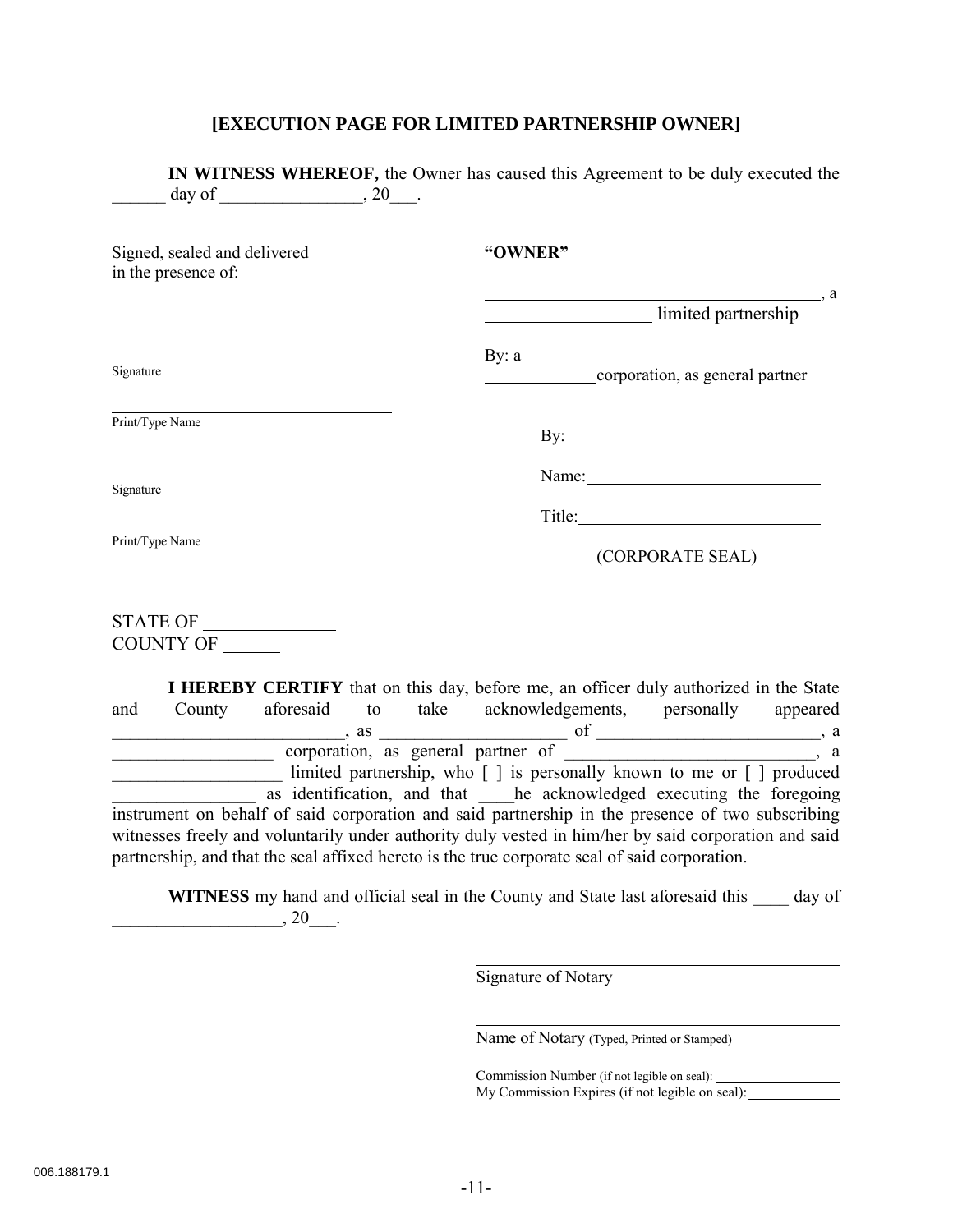#### **JOINDER, CONSENT AND SUBORDINATION**

The undersigned hereby certifies that **\_\_\_\_\_\_\_\_\_\_\_\_\_\_\_\_\_\_\_\_\_\_\_\_\_\_\_\_\_\_\_\_\_\_\_\_** is the holder of a mortgage, lien or other encumbrance upon the above described property, and that the undersigned hereby joins in and consents to the foregoing instrument by the owner thereof and agrees that its mortgage, lien or other encumbrance, which is recorded in Official Records Book Logginston and the original sum of \$\_\_\_\_\_\_\_\_\_\_\_\_\_\_\_, of the Public Records of Orange County of Florida, shall be subordinated to the foregoing instrument.

| Signed, sealed and delivered<br>in the presence of:                                                                                                                                                                                                                                                                                                                                                                                                                                                                                                                                                                                                                                                               | "OWNER"                                                                                                                    |
|-------------------------------------------------------------------------------------------------------------------------------------------------------------------------------------------------------------------------------------------------------------------------------------------------------------------------------------------------------------------------------------------------------------------------------------------------------------------------------------------------------------------------------------------------------------------------------------------------------------------------------------------------------------------------------------------------------------------|----------------------------------------------------------------------------------------------------------------------------|
|                                                                                                                                                                                                                                                                                                                                                                                                                                                                                                                                                                                                                                                                                                                   |                                                                                                                            |
| Signature                                                                                                                                                                                                                                                                                                                                                                                                                                                                                                                                                                                                                                                                                                         | By: $\qquad \qquad$<br>Print Name: 1988                                                                                    |
| Print/Type Name                                                                                                                                                                                                                                                                                                                                                                                                                                                                                                                                                                                                                                                                                                   | Its: $\qquad \qquad$                                                                                                       |
| Signature                                                                                                                                                                                                                                                                                                                                                                                                                                                                                                                                                                                                                                                                                                         | (CORPORATE SEAL)                                                                                                           |
| Print/Type Name                                                                                                                                                                                                                                                                                                                                                                                                                                                                                                                                                                                                                                                                                                   |                                                                                                                            |
| COUNTY OF                                                                                                                                                                                                                                                                                                                                                                                                                                                                                                                                                                                                                                                                                                         |                                                                                                                            |
| an officer duly authorized to take acknowledgements in the State and County aforesaid, personally<br>appeared<br>$\begin{tabular}{ccccccccc} \multicolumn{2}{c }{\textbf{\textcolor{blue}{\bf \textcolor{blue}{\bf \textcolor{blue}{\bf \textcolor{blue}{\bf \textcolor{blue}{\bf \textcolor{blue}{\bf \textcolor{blue}{\bf \textcolor{blue}{\bf \textcolor{blue}{\bf \textcolor{blue}{\bf \textcolor{blue}{\bf \textcolor{blue}{\bf \textcolor{blue}{\bf \textcolor{blue}{\bf \textcolor{blue}{\bf \textcolor{blue}{\bf \textcolor{blue}{\bf \textcolor{blue}{\bf \textcolor{blue}{\bf \textcolor{blue}{\bf \textcolor{blue}{\bf \textcolor{blue}{\bf \textcolor{blue}{\bf \textcolor{blue}{\bf \textcolor{blue$ | <b>THIS IS TO CERTIFY,</b> that on this ______ day of _____________________, 20__, before me,<br>of<br>as<br>who [ ]<br>is |

personally known to me or [ ] produced as identification, and that who acknowledged that he as the individual described in and who executed the foregoing instrument and acknowledged the execution thereof to be his/her free act and deed as such officer thereunto duly authorized, that the official seal of said corporation is duly affixed thereto.

**IN WITNESS WHEREOF,** I have hereunto set my hand and seal on the above date.

NOTARY PUBLIC

Name:

My Commission expires: